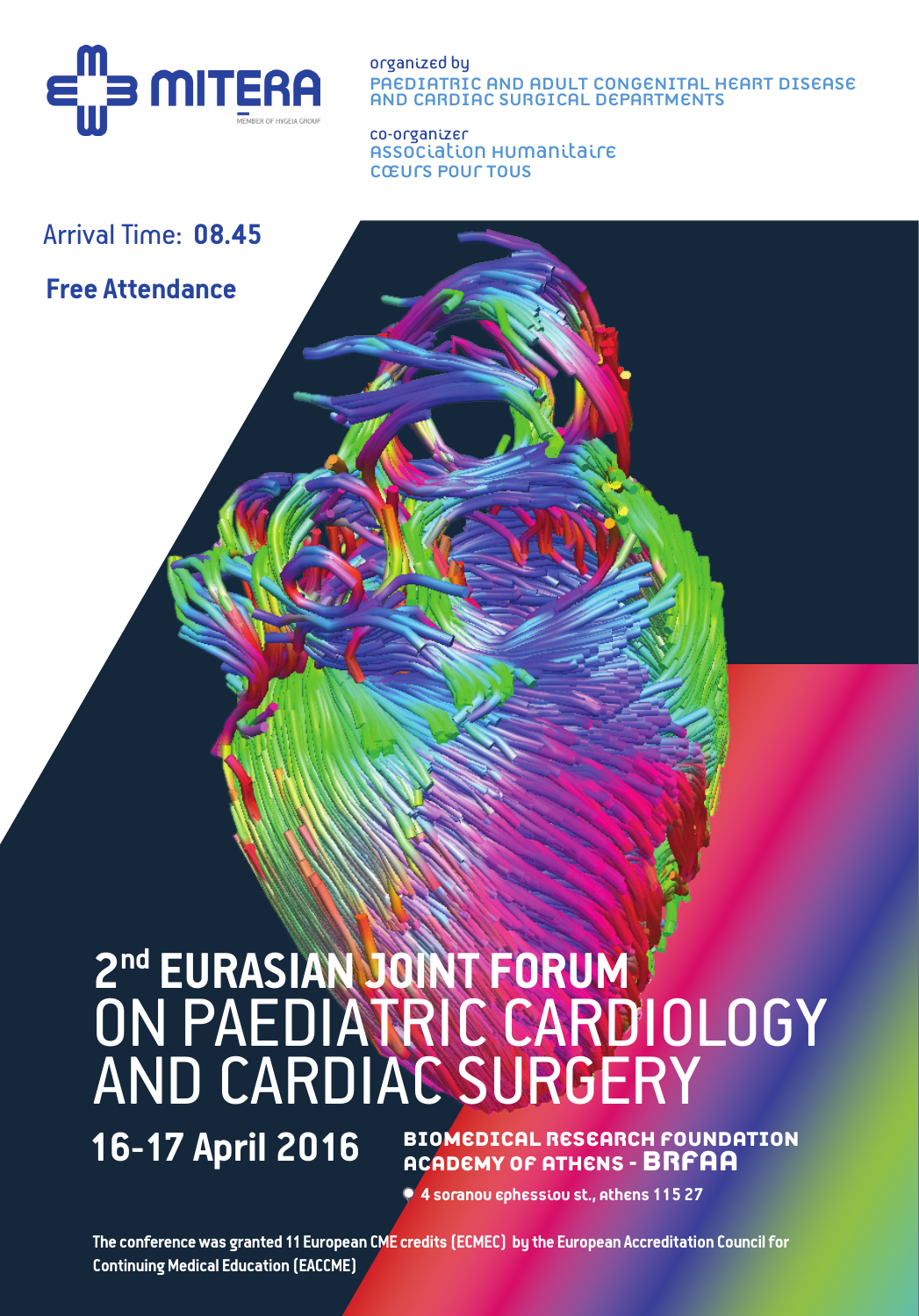#### **Organized by**

Paediatric and Adult Congenital Heart Disease and Cardiac Surgical Departments

#### **co-organizer**

Association Humanitaire Cœurs Pour Tous

#### **Under the auspices**



Hellenic Cardiological Society



Hellenic Society of Thoracic and Cardiovascular Surgeons



Hellenic Society of Paediatric Cardiology

**Information** 210 6867021, 210 9609400



6 Erythrou Stavrou Street GR-151 23, Marousi, Athens T: +30 210 6869000 F: +30 210 684 0894 E: info@mitera.gr www.mitera.gr



www.mitera.gr Facebook/mitera.hospital LinkedIn/ mitera-hospital Youtube/ekdiloseismitera

#### **Conference Secretariat**



31 Agias Varvaras str. 16452 Argyroupoli, Athens-Greece t/ +30 2109609400 e/ tzombola@synthesispco.com w/ www.synthesispco.com

**2**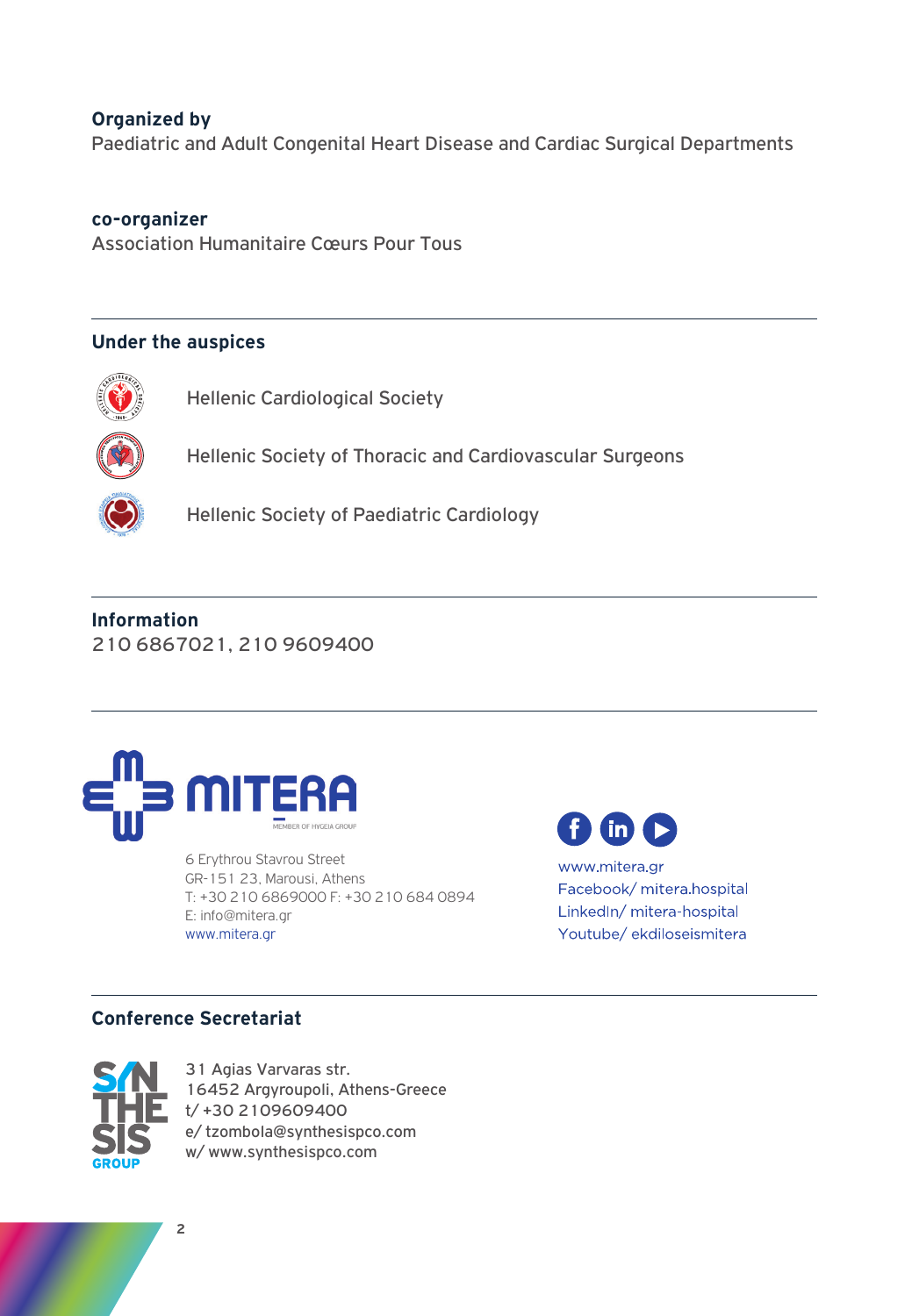

Dear Colleagues,

We have the pleasure to invite you to the  $2<sup>nd</sup>$  Eurasian Joint Forum on Paediatric Cardiology and Cardiac Surgery in Athens. Although nowadays there is a plethora of cardiac conferences both locally and internationally, this event is amongst the few in our region that is organised jointly by Congenital Cardiologists and Surgeons alike. We give this joint effort particular emphasis, as the collaboration amongst us has become much more required in recent years due to the increasing complexity of cases.

The conference aims to raise awareness in our country but also the neighbouring countries on the modern management of congenital heart disease from fetal to adult life. A great deal of things have changed in the past 1-2 decades in the management of patients with congenital heart disease and these changes now reflect on their long term outcome. Adult Cardiologists and Cardiac Surgeons need to be prepared that coronary and valve degenerative disease will soon coexist with previous cardiac interventions performed for congenital defects, hence collaboration with expert centers will be vital. On the other hand, in order to ensure that these patients will be in good health when they reach adulthood, a good surgical and/or interventional program must have taken place in their childhood, as timely and efficiently as possible.

In the current era, we aim to perform primary repair of most haemodynamically significant defects already in the neonatal period or within the first few months of life, instead of following a staged approach with initial palliation before complete repair. However, in order for this demanding task to materialise successfully, it is vital to make a good start: the patient's management begins already in the fetal period. Accurate imaging and precise diagnosis will ensure mother and newborn's safety by arranging delivery under optimal conditions. Having paediatric sub-specialties on site to augment the management of the newborn with congenital heart disease is essential. In addition, modern expert imaging by means of advanced echocardiographic and magnetic resonance techniques are of paramount importance.

To this end, we have put a program together to address all of the main points related to the above. We have the honour to welcome a very distinguished panel of worldwide experts in the field, who will disseminate their knowledge on the most up-to-date management of issues relating to congenital heart disease.

Join us in our effort to give this special population a special chance. A chance for life!

**Dr Aphrodite Tzifa, MD(Res), FRCPCH** Director Paediatric and Adult Congenital Heart Disease Dpt Mitera Children's Hospital, Athens, Greece

**Prof. Afksendiyos Kalangos, M.D., Ph.D.** Director of Cardiac Surgery Department, Mitera Children's Hospital, Athens, Greece Prof. of Cardiac Surgery, Geneva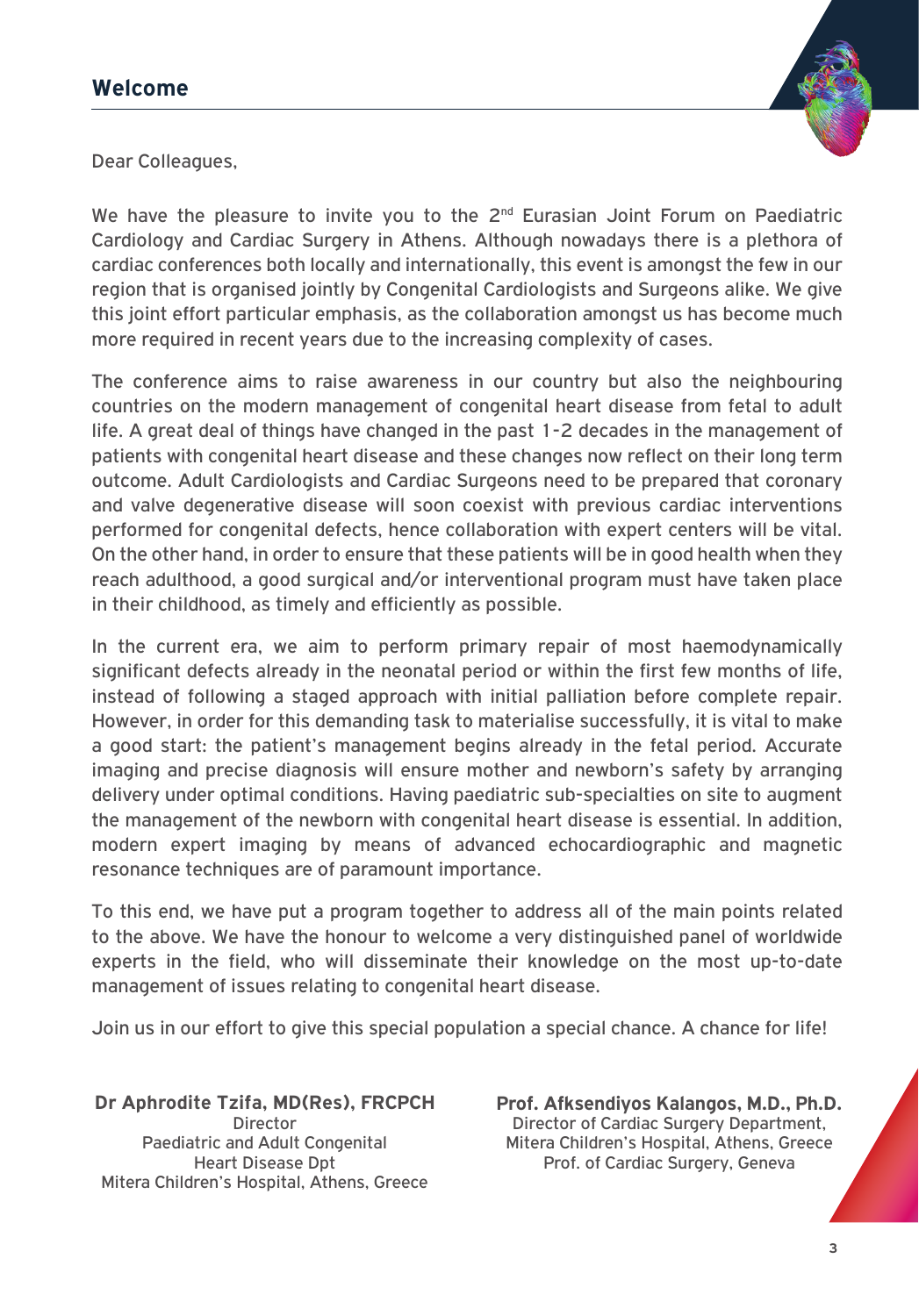#### **Conference Venue**

Biomedical Research Foundation Academy of Athens – BRFAA 4 Soranou Ephessiou Street, Athens, Greece 115 27, T: +30 21 0659 7000, URL: http://www.bioacademy.gr/

#### **How to reach Biomedical Research Foundation Academy of Athens – BRFAA**

#### **By metro**

The Metro stop closest to BRFAA is "Katehaki" (Βlue line: Ag. Marina - Doukissis Plakentias). Once you have reached the Katehaki station, you can reach BRFAA by foot. The closest path is to go through the Sotiria Hospital, on Messogeion Avenue.

#### **By car/taxi**

Head east and get off on Y2 Papagou exit. Once you get off the exit, follow the sign that says Papagou onto Anastaseos Street. Turn left on the 3rd traffic light onto Stratarchou Alexandrou Papagou Street. When you come to a fork in the road, merge left onto Ionias Street. Pass through the traffic light, continue past the schools on your right-hand side, and



turn right onto Soranou Ephessiou Str. Make the  $2<sup>nd</sup>$  right and continue to the BRFAA gate.

#### **Admission Badges**

The conference badge should be worn by all participants at all times during the conference, in the exhibition area and within other areas of the conference venue, as well as during social activities. Only participants wearing their conference badge will be admitted to the scientific sessions, to the exhibition area and to the social events.

#### **Accreditation**

The conference was granted 11 European CME credits (ECMEC) by the European Accreditation Council for Continuing Medical Education (EACCME).

#### **Certificate of Attendance**

Participants can receive their certificate of attendance from the registration desk. Each participant is required to complete the evaluation form given upon registration, in order to receive the certificate of attendance. Attendance of 60% of the scientific program is mandatory in order to receive the certificate of attendance.

#### **Language**

English is the official language of the course.

#### **Registration and information desk opening hours**

The registration desk will be located at the foyer of Biomedical Research Foundation – BRFAA and will be open during the following hours:

| Saturday, 16 April 2016 | Sunday, 17 April 2016 |
|-------------------------|-----------------------|
| $08:45 - 18:30$         | $09:15 - 16:45$       |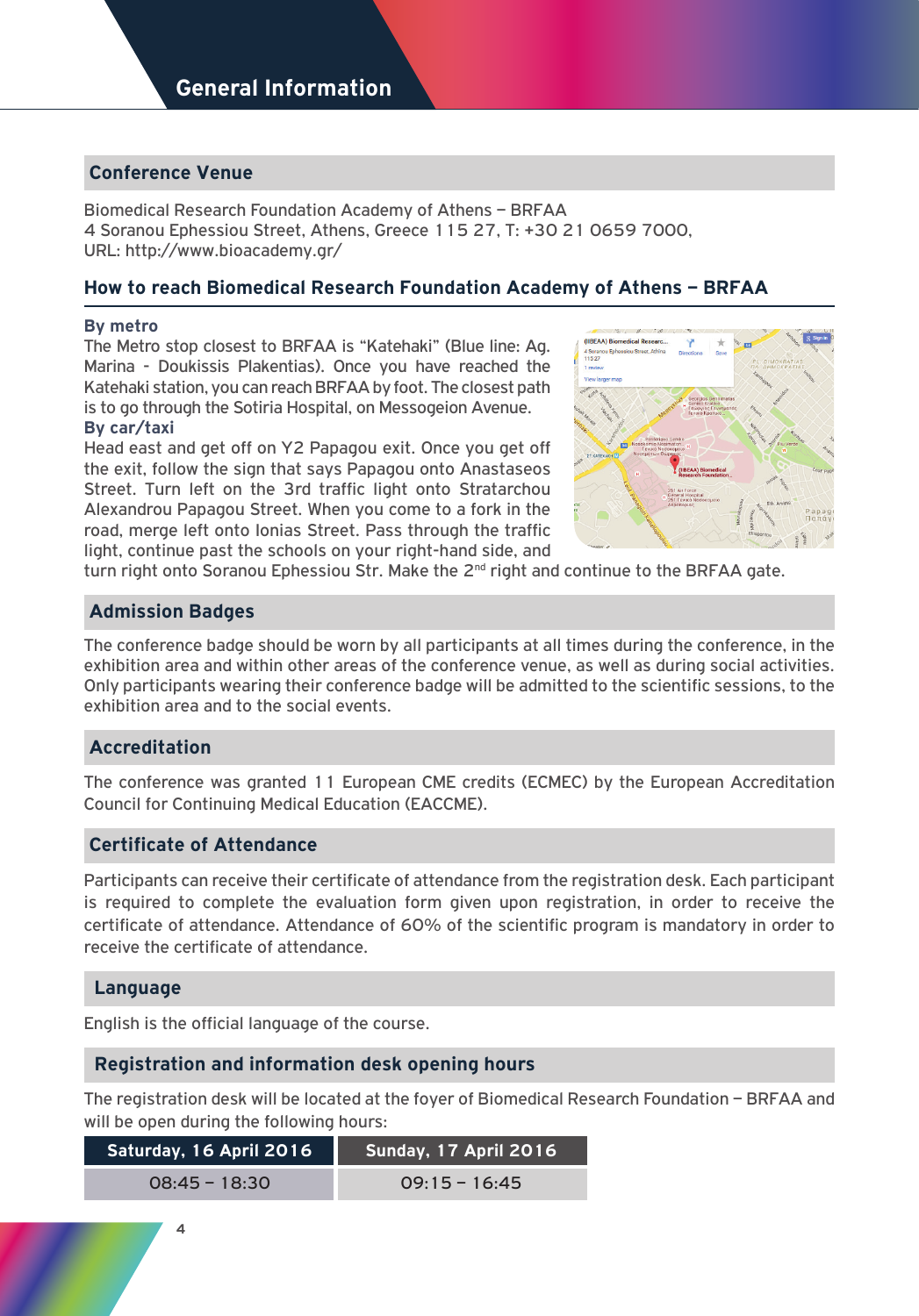

#### **Organizing Commitee**

**Afksendiyos Kalangos** | Head of the Organizing Committee Director of Cardiac Surgery Department, Mitera Hospital, Athens, Greece Professor of Cardiac Surgery, Geneva, Switzerland

#### **Aphrodite Tzifa** | Head of the Organizing Committee

Director, Consultant Paediatric and GUCH Cardiologist, Mitera Children's Hospital, Athens, Greece, Fellow of the Royal College of Paediatrics, UK

#### **Organizing Committee Members**

**Stavros Aloizos** Director, Adult Intensive Care Unit, Mitera Children's Hospital, Athens, Greece **Christos Apostolidis** Consultant Anaesthetist, Mitera Children's Hospital, Athens, Greece **Pipina Bonou** Consultant Paediatric Cardiologist, Mitera Children's Hospital, Athens, Greece **Anastasios Chatzis** Director, Paediatric Intensive Care Unit, Mitera Children's Hospital, Athens, Greece **Areti Komnou** Consultant Paediatric Cardiologist, Mitera Children's Hospital, Athens, Greece **Evangelia Ntalarizou** Consultant Cardiothoracic Surgeon, Mitera Children's Hospital, Athens, Greece **Konstantinos Patris** Consultant Anaesthetist, Mitera Children's Hospital, Athens, Greece **Panagiotis Sfyridis** Consultant Cardiothoracic Surgeon, Mitera Children's Hospital, Athens, Greece

#### **Scientific Commitee**

**Afksendiyos Kalangos** | Head of the Scientific Committee

Director of Cardiac Surgery Department, Mitera Hospital, Athens, Greece Professor of Cardiac Surgery, Geneva, Switzerland

#### **Scientific Committee Members**

**Anastasios Chatzis** Director, Paediatric Intensive Care Unit, Mitera Children's Hospital, Athens, Greece

**Georgios Giannakoulas** Assistant Professor of Cardiology, Consultant Cardiologist, AHEPA University Hospital, Aristotle University of Thessaloniki

**Georgios Kallipolitis** Associate Professor of Obstetrics & Gynecology, University of Athens, President Scientific Council MITERA

**Ioannis Papagiannis** Consultant Paediatric Cardiologist, Division of Cardiology, Children's Mercy Hospital, Kansas City, Missouri, USA, Scientific Associate, Mitera Children's Hospital, Athens, Greece

**Melpomeni Saklamaki-Kontos** NICU Director, Mitera Children's Hospital, Athens, Greece

**Dimitrios Sarikostas** Consultant Obstetrician/Gynaecologist, Scientific Director, Fetal Medicine Dpt, Mitera Children's Hospital, Athens, Greece

**Aphrodite Tzifa** Director, Consultant Paediatric and GUCH Cardiologist, Mitera Children's Hospital, Athens, Greece, Fellow of the Royal College of Paediatrics, UK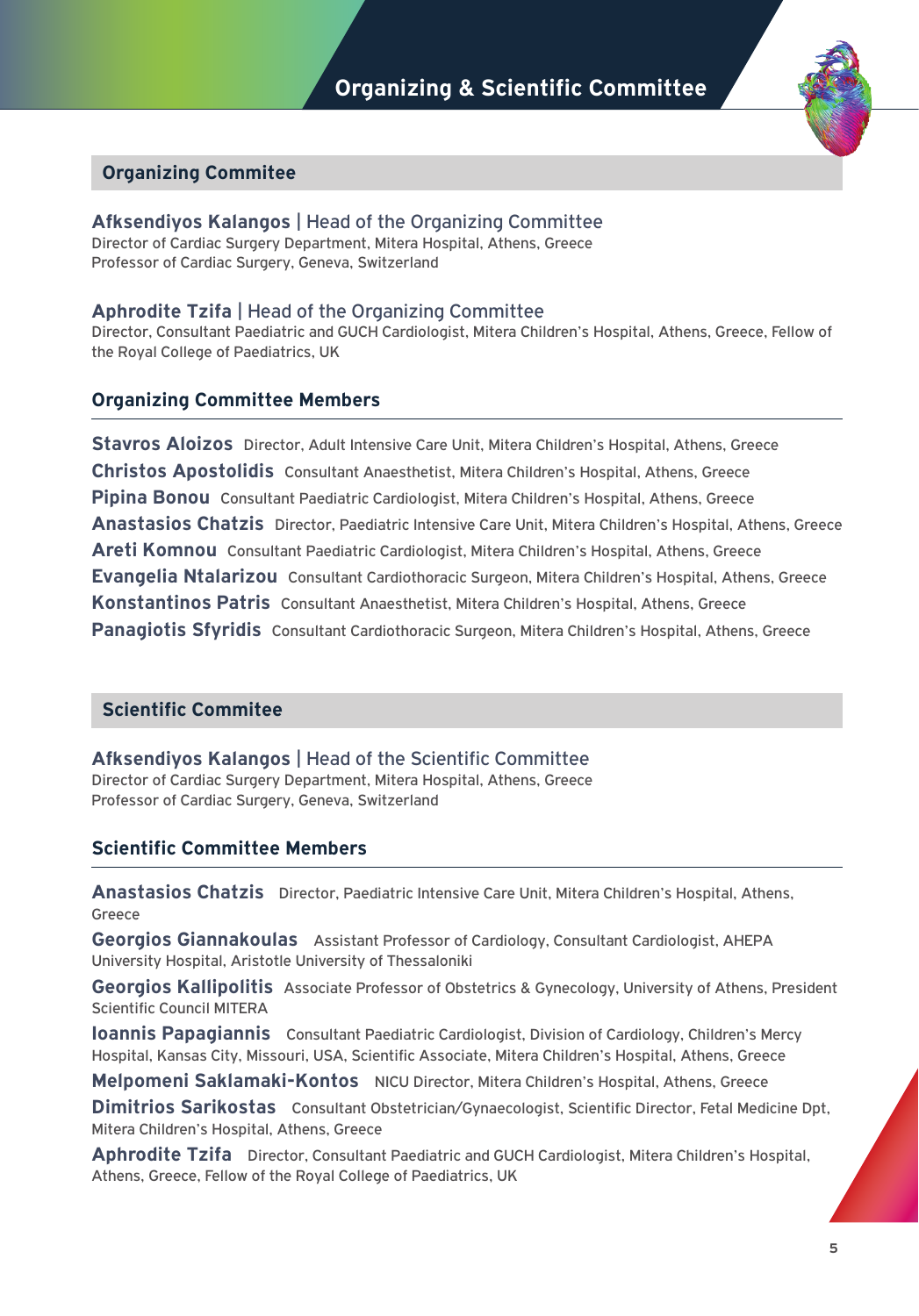### **Scientific Program 16 April 2016**

## 08:45 – 09:00 **Registration** 09:00 – 09:15 **Welcome Dr Constantinos Anagnostopoulos** Consultant Nuclear Physician, Research Director, PET-CT Department & micro PET/CT Unit, BRFAA **Prof Stefanos Fousas** President of the Hellenic Cardiological Society **Dr Kalliope Athanasiadi** President of the Hellenic Society of Thoracic and Cardiovascular Surgeons **Dr Georgia Konstantopoulou** President of the Hellenic Society of Paediatric Cardiology **Session A** | **Prenatal diagnosis of congenital heart disease** Chairs | Georgios Kallipolitis, Maria Kiaffas, Panagiotis Livanos 09:15 – 09:45 **Prenatal diagnosis of complex congenital heart disease**  Areti Komnou, Greece 09:45 – 10:15 **Fetal cardiac arrhythmias** Pipina Bonou, GREECE 10:15 – 11:00 **Fetal cardiac interventions: Indications, procedural technique and long term follow-up** Aphrodite Tzifa, GREECE 11:00 – 11:15 **Discussion 11:15 – 11:30 Coffee break**

#### **Session B** | **Non-invasive Imaging for congenital heart disease**

Chairs | George Athanassopoulos, Sophie Mavrogeni

| $11:30 - 12:00$            | Advanced echocardiographic techniques for imaging of congenital<br>heart disease<br>Marietta Charakida, UK                |
|----------------------------|---------------------------------------------------------------------------------------------------------------------------|
| $12:00 - 12:30$            | Echocardiographic assessment of left ventricular function in<br>different ventricular geometries<br>Ida Jovanovic, SERBIA |
|                            | 12:30 - 13:00   Newer Techniques of Magnetic Resonance Imaging in patients with CHD<br>Reza Razavi, UK                    |
| $13:00 - 13:15$ Discussion |                                                                                                                           |
| 13:15 - 14:00 Lunch break  |                                                                                                                           |

**6**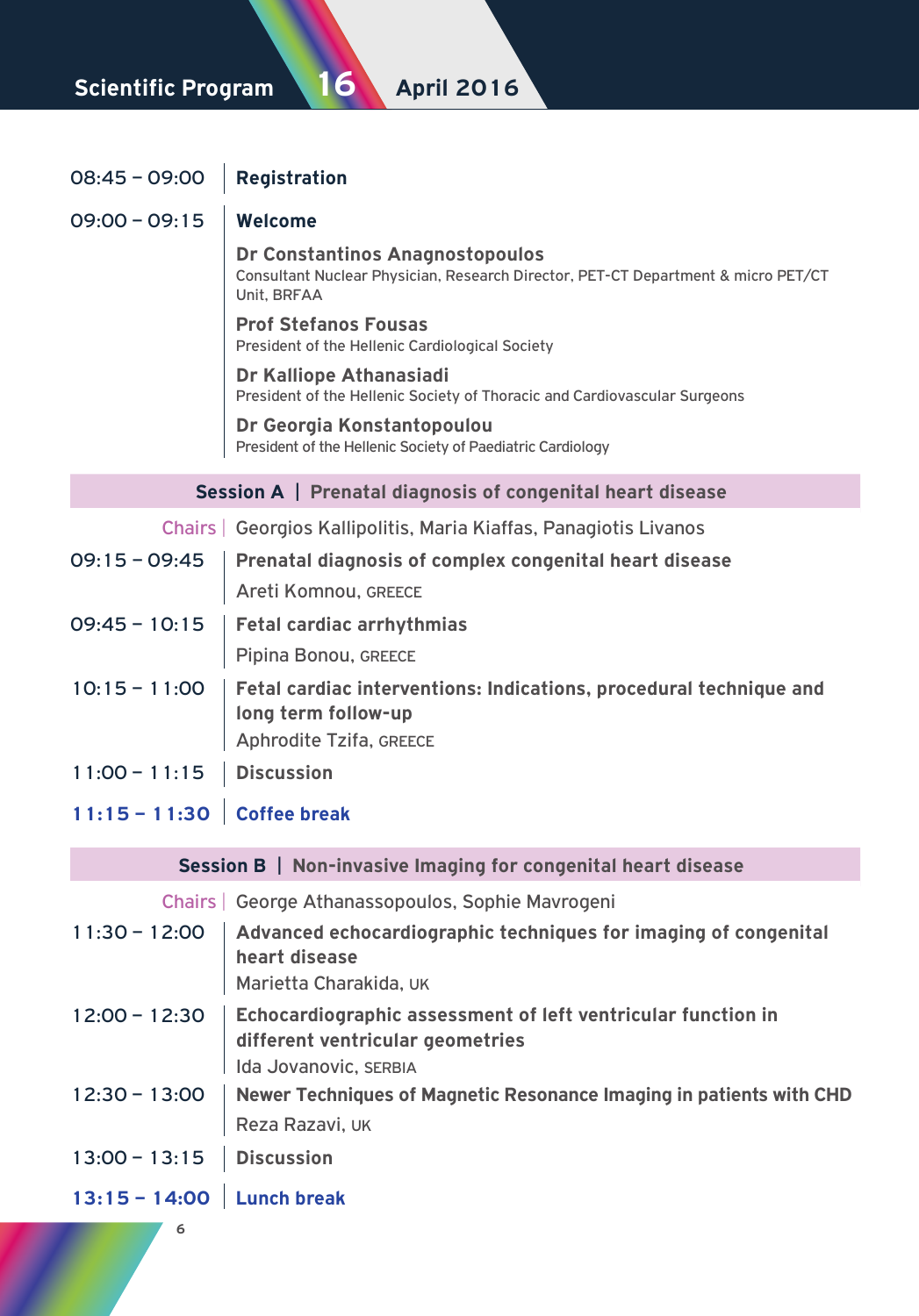

| <b>Session C</b>   Grown up congenital heart disease |                                                                                      |  |
|------------------------------------------------------|--------------------------------------------------------------------------------------|--|
| Chairs L                                             | Afksendiyos Kalangos, Stefanos Fousas, Antonios Vlahos                               |  |
| $14:00 - 14:30$                                      | <b>Beyond childhood with Congenital Heart Disease</b><br>Jane Somerville, UK         |  |
| $14:30 - 15:00$                                      | Long term follow-up of the Ross procedure<br>Andreas Petropoulos, AZERBAIJAN         |  |
| $15:00 - 15:30$                                      | Long term follow-up of Fontan circulation<br><b>Spyridon Rammos, GREECE</b>          |  |
| $15:30 - 16:00$                                      | Re-do PVR in adult Tetralogy of Fallot patients<br><b>Fotios Mitropoulos, GREECE</b> |  |
| $16:00 - 16:30$                                      | <b>Pulmonary hypertension in GUCH</b><br>Alexandra Frogoudaki, GREECE                |  |
| $16:30 - 16:45$                                      | <b>Discussion</b>                                                                    |  |

#### **Session D** | **Advanced valve surgery in congenital heart disease**

Chairs | Dimitrios Iliopoulos, George Economopoulos

- 16:45 17:15 **Advanced repair of atrioventricular valves: Ebstein and Congenital Mitral Valve disease** Afksendiyos Kalangos, GREECE
- 17:15 17:45 **Repair instead of replacement of the aortic valve** David Anderson, UK
- 17:45 18:15 **GUCHs need cardiac surgery!** Jane Somerville, UK
- **18:15 18:30 Closure of Day 1**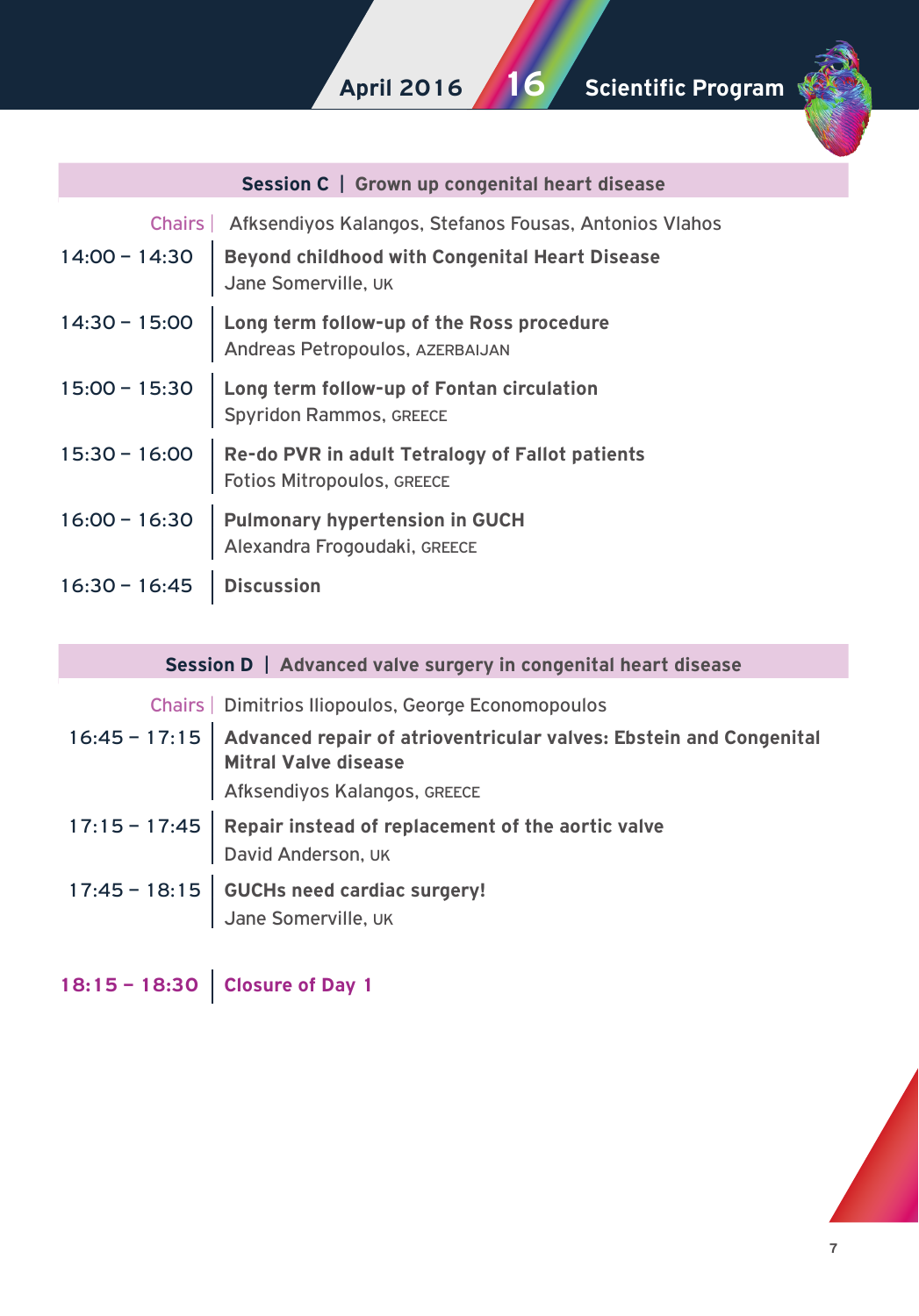## **Scientific Program 17 April 2016**

| <b>Session A</b>   Cardiac interventions in the neonate and infant |                                                                                                                            |  |
|--------------------------------------------------------------------|----------------------------------------------------------------------------------------------------------------------------|--|
| Chairs   David Anderson, Fotios Mitropoulos                        |                                                                                                                            |  |
|                                                                    | 09:15 - 09:45 Surgery for hypoplastic left heart syndrome<br>Shunji Sano, JAPAN                                            |  |
|                                                                    | 09:45 - 10:00 Experience of surgical treatment for hypoplastic left heart<br>syndrome in Ukraine<br>Vadim Sakalov, UKRAINE |  |
|                                                                    | 10:00 - 10:30 Stenting the PDA in PDA dependent pulmonary and systemic<br>circulations<br>Yalim Yalcin, TURKEY             |  |
|                                                                    | 10:30 - 11:00 Surgery for artioventicular canal defects (AVSD)<br>Shunji Sano, JAPAN                                       |  |
| 11:00 - 11:15   Discussion                                         |                                                                                                                            |  |

## **11:15 – 11:30 Coffee break**

Chairs | Maria Aroniς, Georgios Kalavrouziotis

| $11:30 - 12:00$ | <b>Surgical repair of TAPVR</b><br>Evangelia Ntalarizou, GREECE                    |
|-----------------|------------------------------------------------------------------------------------|
| $12:00 - 12:30$ | Primary repair of septal defects. Is PA banding out of date?<br>David Anderson, UK |
| $12:30 - 13:00$ | <b>Repair of Fallot Tetralogy</b><br>Rashad Mahmudov, AZERBAIJAN                   |
| $13:00 - 13:15$ | <b>Discussion</b>                                                                  |

**13:15 – 14:00 Lunch break**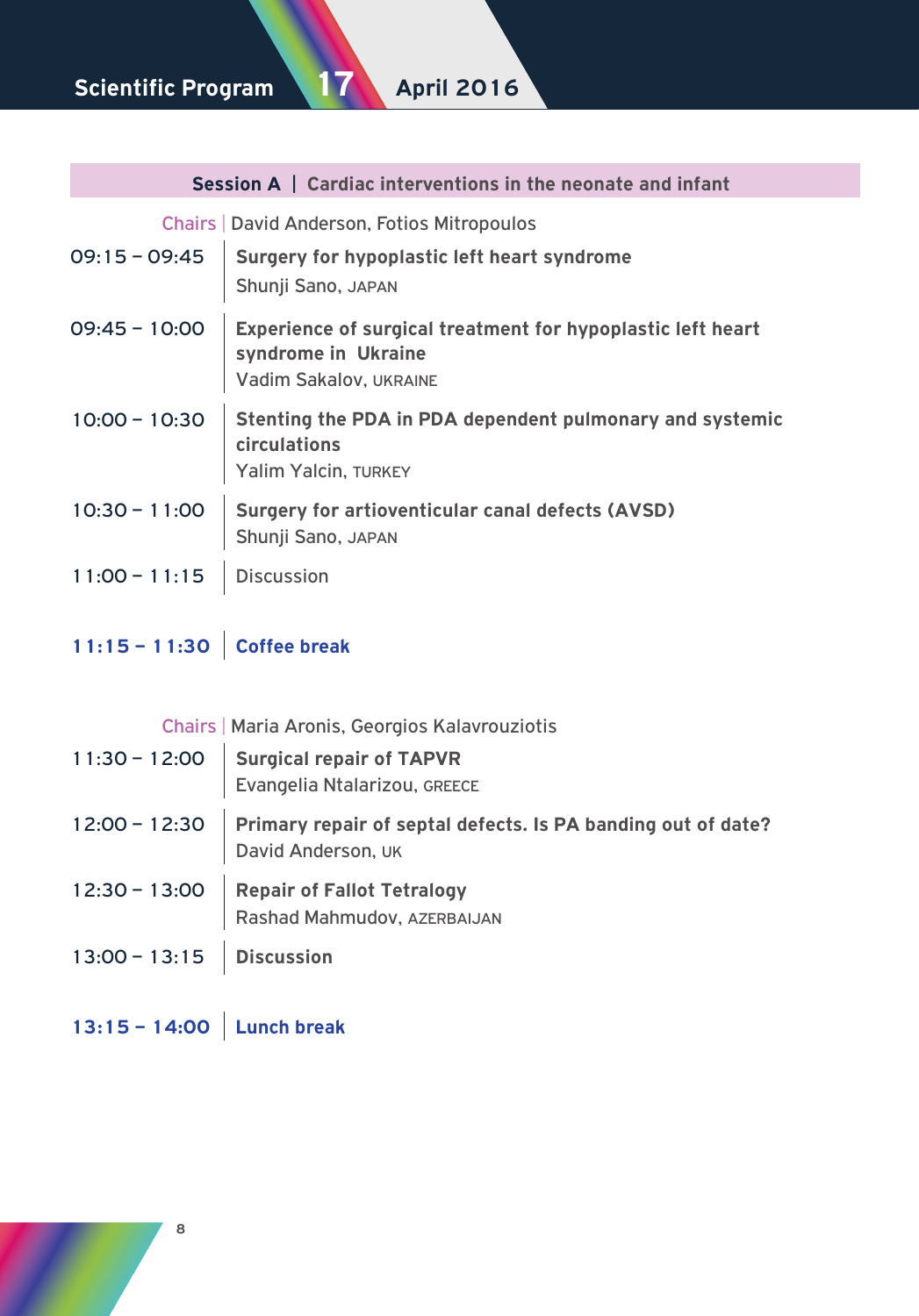

|                            | <b>Session B</b>   Cardiac Transplantation                                                                                   |
|----------------------------|------------------------------------------------------------------------------------------------------------------------------|
|                            | Chairs   Peter Alivizatos, Georgios Giannakoulas                                                                             |
|                            | 14:00 - 15:00   Paediatric transplantations: the journey from heart failure to<br>transplantation<br>Francesco Parisi, ITALY |
|                            | 15:00 - 15:30   Adult cardiac transplantation program in Greece<br>Aggeliki Gkouziouta, GREECE                               |
|                            | 15:30 - 16:00   Organ donation in Greece<br>Anastasios Chatzis, GREECE                                                       |
| 16:00 - 16:15   Discussion |                                                                                                                              |
|                            | <b>Session C</b>   Congenital Heart Disease Services for Patients-in-Need                                                    |
|                            | Chairs   Stella Brilli, Aphrodite Tzifa                                                                                      |
|                            | 16:15 - 16:30   Humanitarian Association Cœur Pour Tous<br>Anna Grimani, GREECE                                              |

- 16:30 16:45 **Global Heart Network** Myrtidiotissa Petropoulou, Greece
- **16:45 Closure of Day 2**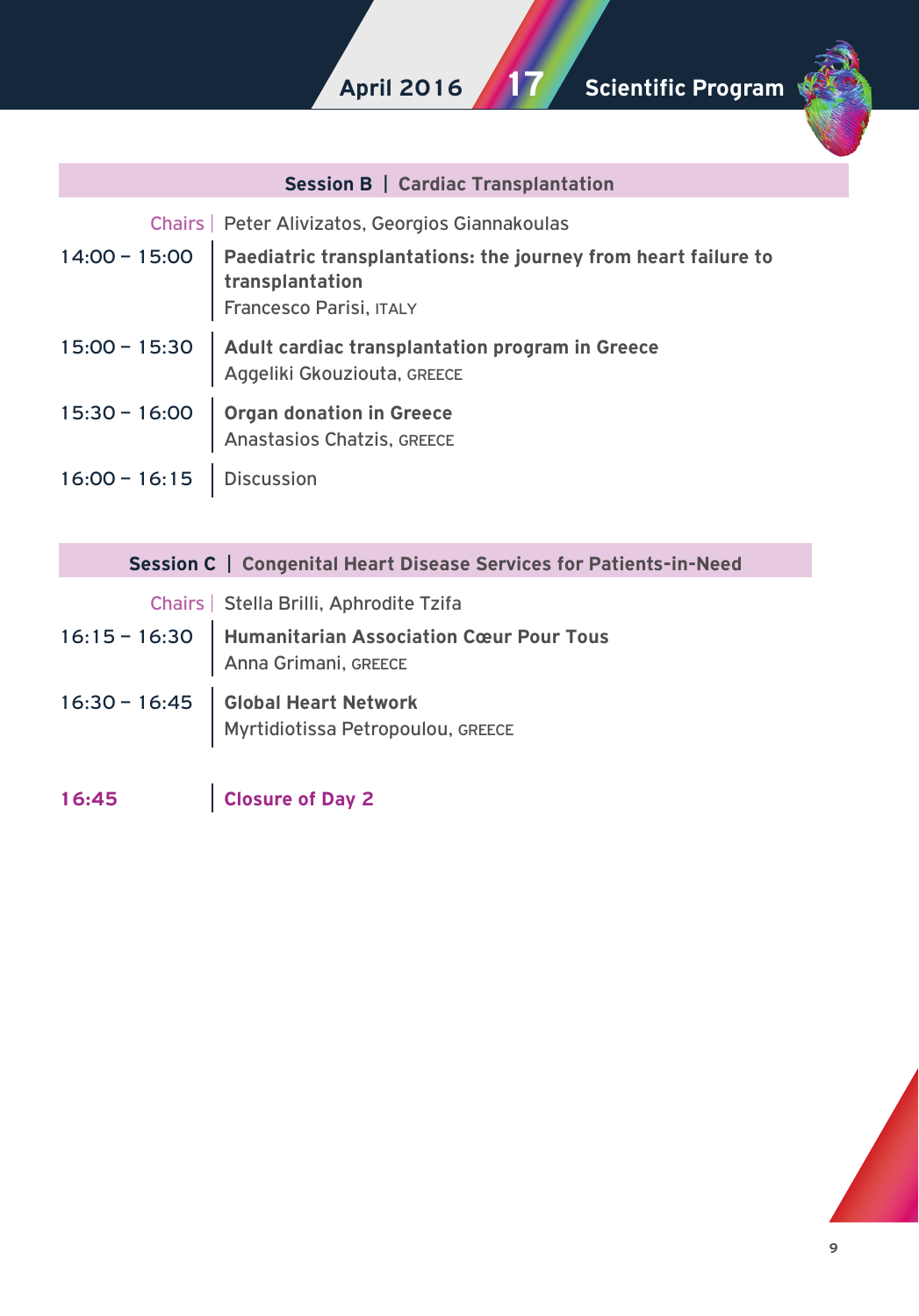## **Speakers List**

| Peter A. Alivizatos              | M.D., F.A.C.S., Cardiothoracic Surgeon, Founder of Heart and Lung<br>Transplantation Programs, Baylor University Medical Center(U.S.A.),<br><b>Onassis Cardiac Surgery Center (Greece)</b> |
|----------------------------------|--------------------------------------------------------------------------------------------------------------------------------------------------------------------------------------------|
| <b>David Anderson</b>            | Professor of Congenital Cardiac Surgery, Evelina London Children's<br>Hospital, Guy's & St Thomas NHS Foundation Trust                                                                     |
| <b>Maria Aronis</b>              | MD, FACS, FACC, FCCP, Cardiac Surgeon, Ass. Professor Cornell<br>University, Director of the Heart Valve Center of Excellence, laso<br>General Hospital, Athens, Greece                    |
| <b>Kalliope Athanasiadi</b>      | Consultant Cardio-Thoracic Surgeon, President of the Hellenic<br>Society of Thoracic and Cardiovascular Surgeons                                                                           |
| <b>George D. Athanassopoulos</b> | Associate Director Cardiology Section, Onassis Cardiac Surgery<br>Center                                                                                                                   |
| Pipina Bonou                     | Paediatric Cardiologist, Mitera Children's Hospital, Athens, Greece                                                                                                                        |
| Stella Brilli                    | Consultant Cardiologist, Director, Hippocratio Hospital, Athens,<br>Greece                                                                                                                 |
| Marietta Charakida               | Consultant Paediatric Cardiologist, Guy's & St Thomas' Hospital,<br>London, UK                                                                                                             |
| <b>Anastasios Chatzis</b>        | Director, Paediatric Intensive Care Unit, Mitera Children's Hospital,<br>Athens, Greece                                                                                                    |
| George C. Economopoulos          | MD, FACS, Director of Cardiac Surgery Department, Hippocratio<br>Hospital, Athens, Greece                                                                                                  |
| <b>Stefanos Fousas</b>           | President of the Hellenic Cardiological Society, Head of the<br>Cardiology Department, Tzanion Piraeus General Hospital, Professor<br>of Cardiology                                        |
| Alexandra A. Frogoudaki          | MD, PhD, Adult Congenital Heart Clinic, Second Cardiology<br>Department, ATTIKON University Hospital, Athens University,<br>Athens, Greece                                                 |
| Georgios Giannakoulas            | Assistant Professor of Cardiology, Consultant Cardiologist, AHEPA<br>University Hospital, Aristotle University of Thessaloniki                                                             |
| Aggeliki Gkouziouta              | Consultant Cardiologist, Onassis Cardiac Surgery Center                                                                                                                                    |
| Anna Grimani                     | <b>President. Humanitarian Association Coeur Pour Tous</b>                                                                                                                                 |
| <b>Dimitrios C. Iliopoulos</b>   | Director of 4 <sup>th</sup> Department of Cardiac Surgery, Hygeia Hospital, Ass.<br>Professor of Surgery, University of Athens                                                             |
| <b>Ida Jovanovic</b>             | Consultant Paediatric Cardiologist, Cardiologist, Professor,<br>Children's Hospital of Belgrade, Belgrade University, Serbia                                                               |
| <b>Afksendiyos Kalangos</b>      | Director of Cardiac Surgery Department, Mitera Children's<br>Hospital, Athens, Greece, Professor of Cardiac Surgery, Geneva                                                                |
| <b>Georgios Kalavrouziotis</b>   | MD, PhD, Consultant Cardio-Thoracic Surgeon, Aghia Sophia<br>Children's Hospital, Athens, Greece                                                                                           |